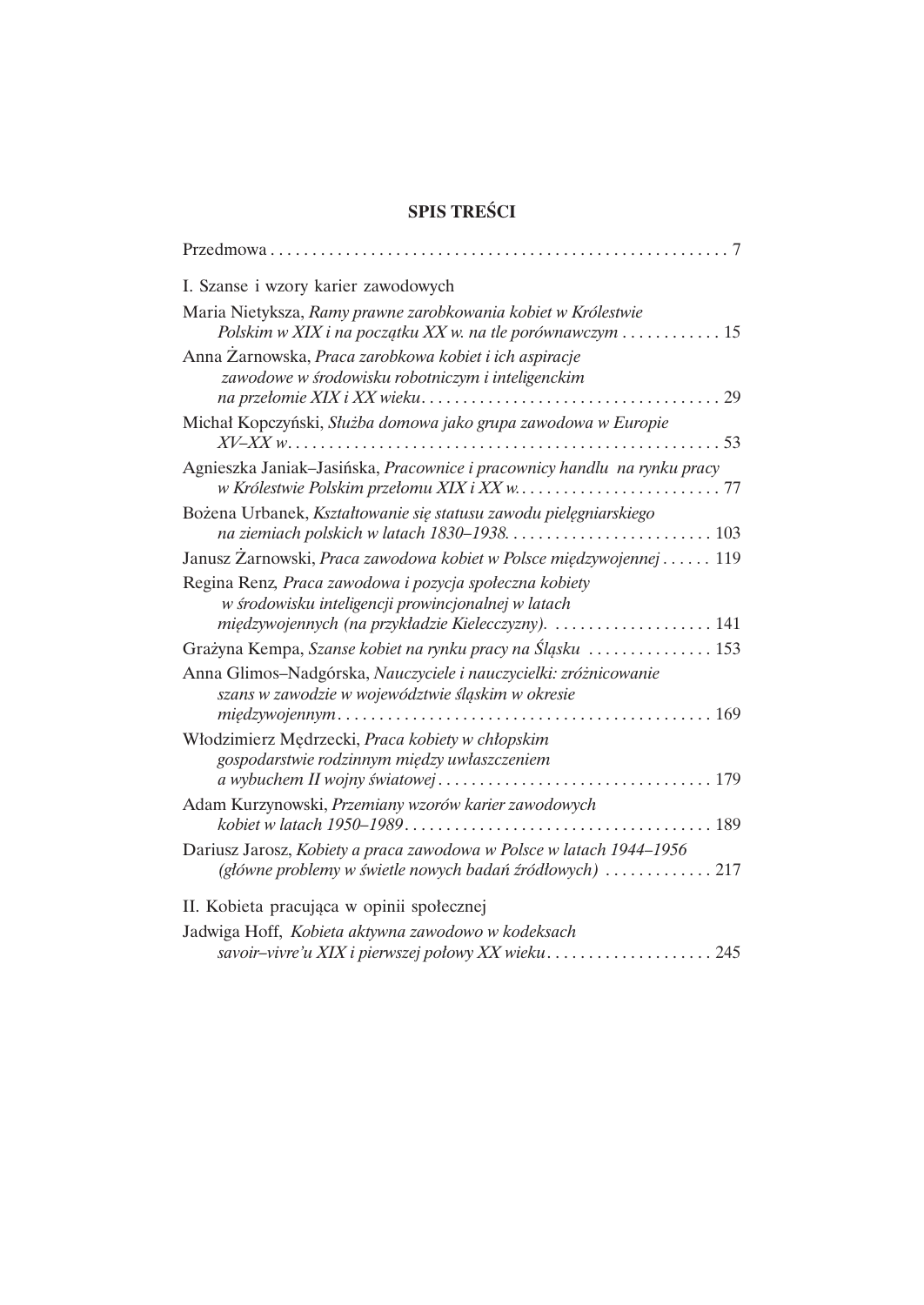## 4 Spis treści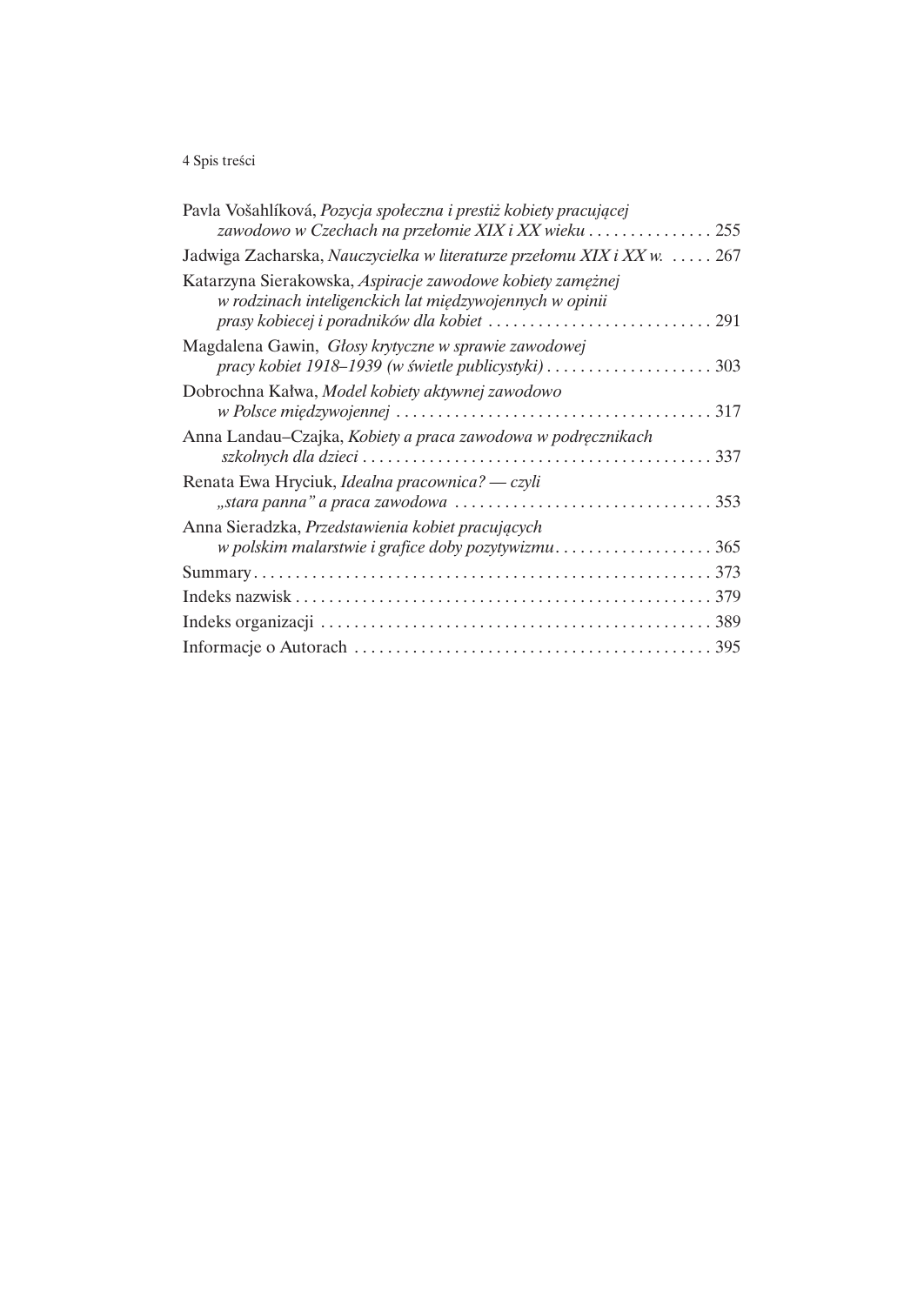## **TABLE OF CONTENTS**

| I. The Opportunities and Models of Professional Careers                                                                                                                                                                             |
|-------------------------------------------------------------------------------------------------------------------------------------------------------------------------------------------------------------------------------------|
| Maria Nietyksza, The Legal Framework of Wage-earning Employment<br>for Women in the Kingdom of Poland during the Nineteenth Century<br>and at the Beginning of the Twentieth Century against a Comparative<br>$Background \dots 15$ |
| Anna Zarnowska, The Wage–earning Jobs of Women and Their Professional<br>Aspirations in the Working Class and Intelligentsia Environments at the                                                                                    |
| Michał Kopczyński, The Oldest Profession in the World. Domestic Servants<br>in Europe from the Fifteenth to the Twentieth Century53                                                                                                 |
| Agnieszka Janiak-Jasińska, Saleswomen and salesmen on the Labour Market<br>in the Kingdom of Poland at the Beginning of the Twentieth century $77$                                                                                  |
| Bożena Urbanek, The Shaping of the Status of the Nursing Profession                                                                                                                                                                 |
| Janusz Zarnowski, Women's Professional Work in Inter-war Poland 119                                                                                                                                                                 |
| Regina Renz, The Professional Work and Social Position of the Woman<br>in the Provincial Intelligentsia during the Inter-war Period<br>(upon the Example of the Kielce Region)  141                                                 |
| Grażyna Kempa, Women's Chances on the Labour Market in Silesia  153                                                                                                                                                                 |
| Anna Glimos-Nadgórska, Male and Female Teachers: Differentiated<br>Professional Chances in the Voivodeship of Silesia during the Inter-war                                                                                          |
| Włodzimierz Mędrzecki, Women's Work in a Peasant Farm during<br>the Period from Enfranchisement to the Outbreak of the Second                                                                                                       |
| Adam Kurzynowski, Transformations of Models of Women's Professional                                                                                                                                                                 |
| Dariusz Jarosz, Women and Professional Work in Poland in 1944-1956 217                                                                                                                                                              |
| II. The Working Woman in Social Opinion                                                                                                                                                                                             |

Jadwiga Hoff, The Professionally Active Woman in Savoir-vivre Codes from the Nineteenth Century and the First Half of the Twentieth Century .... 245